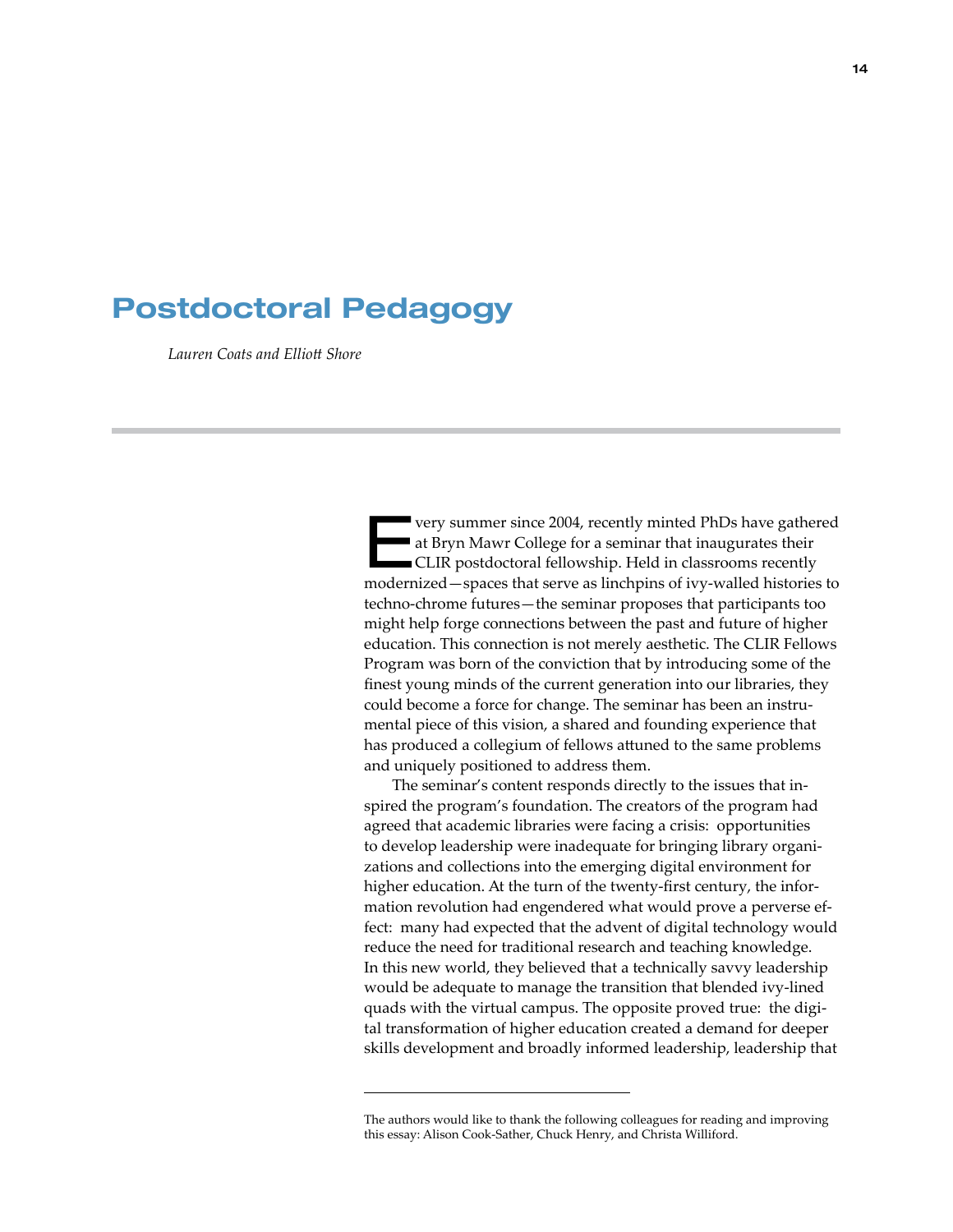required experience with traditional values and inherited methods of research and teaching in combination with a refined understanding of the implications and disruptive potential of the second machine age (Brynjolfsson and McAfee 2014).

As scholar and higher education innovator Cathy Davidson notes:

Almost all the institutional apparatus that now governs our forms and norms of higher education were developed in the period from 1870 to 1925, the height of the Fordist industrial age. . . . Quite precisely, the late nineteenth-century research university was structured around the affordances of the last information age, when steam-powered presses and machineproduced paper and ink made print abundantly available to the masses for the first time in history and the new technologies of electricity and telegraphy were extending the reach of mass, topdown broadcast media through film and radio (2014, 6–7).

The future, the program's founders agreed, would flourish only with a judicious melding of past practice and thoughtful, imaginative application of new tools and resources. The challenge went well beyond technology: the inherited cultural and behavioral customs of higher education needed to be re-examined in order to manage more efficiently our evolution into the twenty-first century. A variety of interested stakeholders convened in Sarasota, Florida, in 2003 to negotiate one response to this challenge: the CLIR Postdoctoral Fellowship Program. Leaders from the academy, from the funding community, and from libraries and their associations gathered at the invitation of Deanna Marcum, then president of CLIR.<sup>1</sup> To move institutions of higher learning out of the affordances of the last information age, it was agreed that the CLIR fellowships would focus on the structure and organization of, and access to, information in the twenty-first century. Yet the group collectively acknowledged that the most critical components of such an effort would be the people; it was imperative to gather together the most talented minds steeped in the traditions, the languages, the research methods, and the critical thinking skills of academic scholarship and inquiry. Who is more thoroughly steeped in these than recent graduates of PhD programs? By catalyzing change in the ways that academic librarians conceive of traditional workplace boundaries, recently minted PhDs could embrace new information technologies while holding close the ideals of the academy, the library, and most especially those of advancing scholarship and learning.

Implicit in this framing of the program's development is the centrality of education to the fellowship program, in terms of providing fellows (and the institutions they join) with a new perspective on the inherited values, methods, and customs of higher education, as well

Those present at the Sarasota meeting were Chuck Phelps, Francis Blouin, Jerry Campbell, Rick Detweiler, Paula Kaufman, Suzanne Lodato, Richard Lucier, Deanna Marcum, Susan Nutter, Elliott Shore, Winston Tabb, Karin Trainer, and Karin Wittenborg.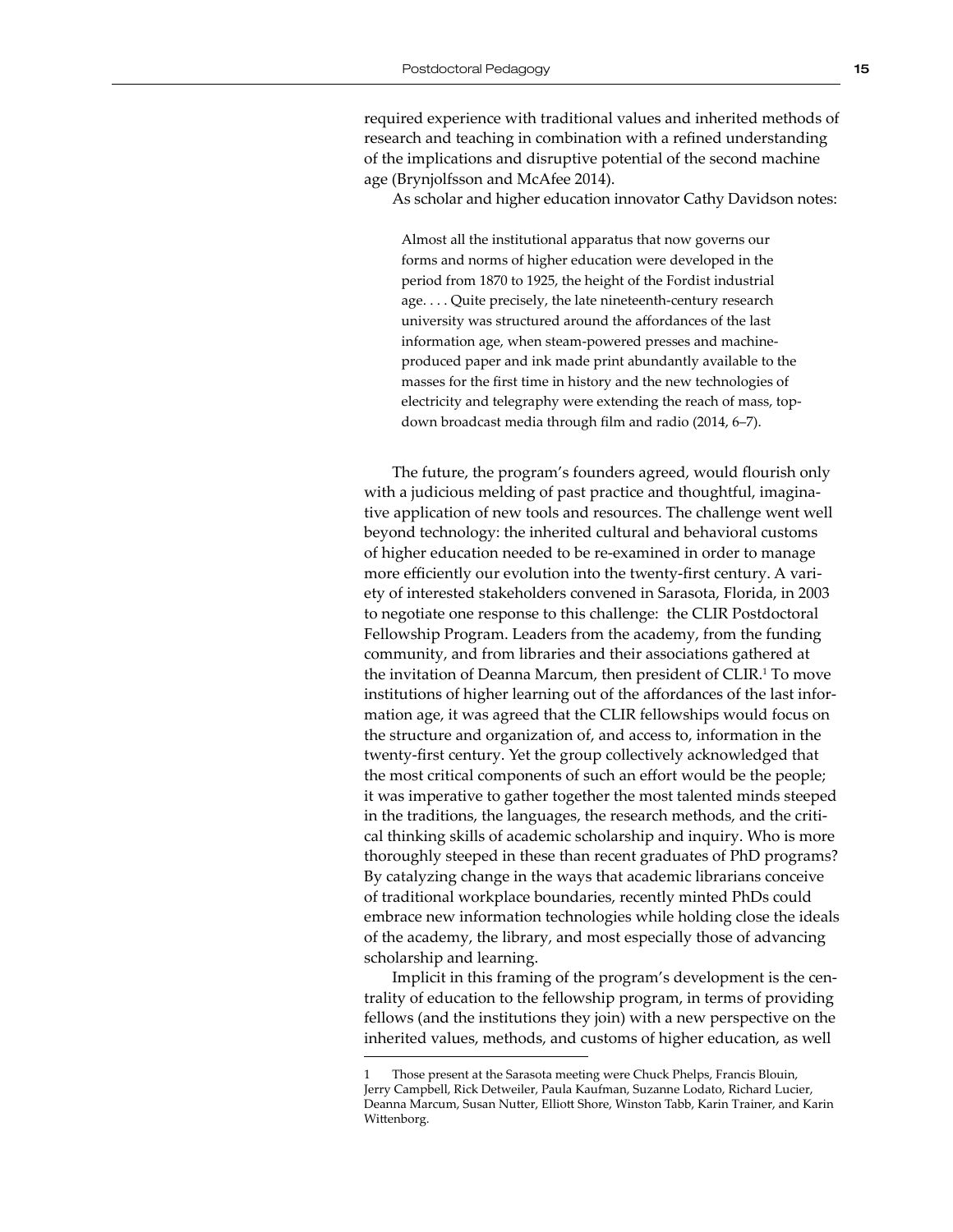as a space to imagine alternatives. When CLIR and its partners began to develop the parameters of the fellowship in 2003, Elliott Shore, then chief information officer, director of libraries, and professor of history at Bryn Mawr College, posed the question of the program's pedagogical orientation: How would CLIR foster in the groups of fellows the kinds of understanding they would need to take on the challenges that were already so daunting to the library community? The discussion that ensued confirmed that education should become an explicit part of the program. With a directive to develop a pedagogical component to the fellowship, the work of defining the fellowship's educational program had begun.

The summer seminar emerged as the program's central education component. As co-leaders of the seminar since 2008 (the first year that Lauren taught the seminar; Elliott has been teaching it since its inception in 2004), we have worked to develop a pedagogical experience that lays a foundation for the learning that continues throughout the fellowship. As tokened by its name, the seminar is in many ways traditional: walk into the classroom on any given day of the seminar, and you will find activities that you might expect to find in any graduate course, whether a guest lecture or a reading discussion or a collaborative research project. But in significant ways, the seminar is unlike a traditional course, and its formation reflects our response to four guiding questions that challenged us to re-think how we teach, and how a classroom functions. What exactly is the subject matter of the seminar? How do we "teach" such a class, in which the "students" are already deep experts in their subject areas, veterans of their respective college and university programs, and, often, seasoned teachers in their own right? How could the work of the seminar be made integral to the duration of the fellowships? And, how could we help the fellows enter the specific culture of the academic library, to respect its traditions and strengths while also being a force for change within that institution?

The answer to the first question is deceptively clear. The CLIR postdoctoral fellowship focuses on the creation, organization, and distribution of new forms and scales of information: terabytes of born-digital data from lab equipment, or the large-scale digitization of manuscripts, printed pages, and other analog information that make them widely accessible and computationally query-able. In the broadest sense, this focus gives the seminar its subject. Yet as the discussion above suggests, the issues that the fellowship addresses involve fostering leadership and changing embedded cultural habits. In other words, we build our pedagogy on the proposition that working with information today is not simply a matter of acquiring more information. So, for example, while we invite guest speakers who are at the cutting edge of data curation, digital humanities, and new information technologies and strategies, these guests model ways of inhabiting and navigating institutions as much as they dispense specific knowledge about their areas of expertise. We identify the seminar's subject more properly as exploring the kinds of roles and relationships that the fellows must have to lead others in new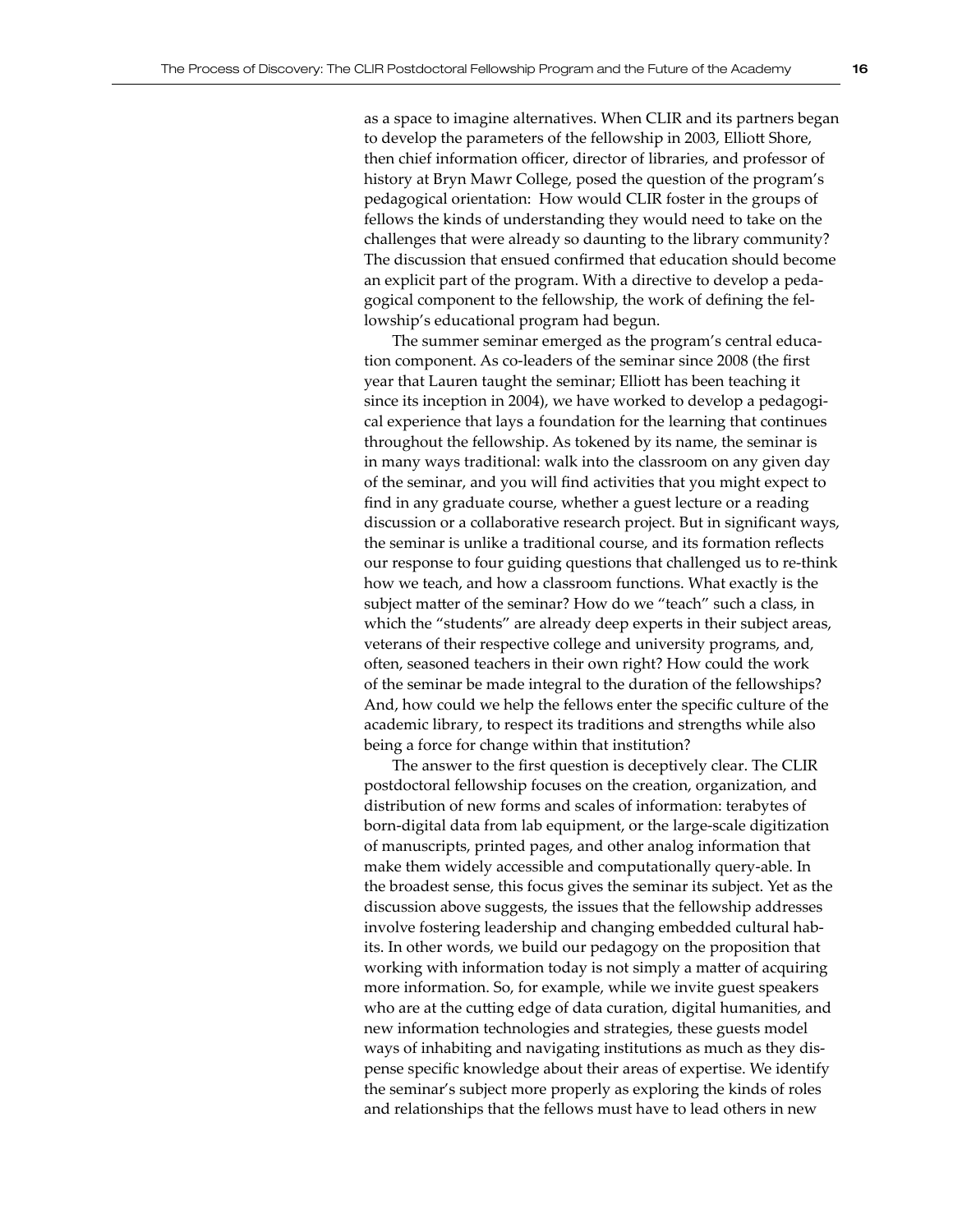forms of knowledge construction and navigation. We maintain that the human infrastructure of institutions is as important to information management as the technologies in use. Moreover, the people at the heart of the program—the fellows themselves—are already highly qualified, well trained, and passionate about the work they do in the academy. This recognition identified, for us, two of our three pedagogical goals: first, creating a cohort of fellows who can work together, relying on each other's expertise and shared mission even when geographically dispersed; and second, focusing on the roles that the fellows can occupy rather than just on specific skills or subject expertise.

Our third pedagogical goal developed from the question of how to prepare recent PhD recipients to work in libraries. The fellows are tasked in their fellowship with helping to think through how scholarly information should exist in the twenty-first century college and university. But merely having "access to technology does not guarantee access to knowledge" (Balsamo et al. 2013, 6), and the fellows must consider not just the tools, machines, and bytes, but also the kinds of knowledge construction—including the kinds of knowledge workers—that such systems support. One form of knowledge construction to which the program responds is the narrowness of U.S. doctoral education. It fosters the development of deep, but not wide, knowledge; it educates extraordinarily talented groups of people to know the most about the thinnest slice of the human experience, to come out of graduate programs with the surest sense of their fields. But they do not learn much about the context in which they have spent their years in the university. The emphasis is almost exclusively on inherited forms of research, writing, and teaching. This myopic focus has been changing in recent years, as more graduate programs include attention to the conditions of graduate education as well as to new forms of scholarship and scholarly communication. The CLIR Postdoctoral Fellowship Program and seminar have from their inception centered on these issues. More particularly, we asked ourselves how we might design the educational experience to forge new connections between the structure and function of the library and doctoral training. How could the deep subject expertise and rigorous research methods that the fellows have already learned be married to the library's strengths in knowledge organization, retrieval, preservation, and production? The answer was not to replace one narrow kind of training (doctoral training) with another (library training), but instead to work with these brilliant young scholars to recognize their doctoral programs and the library as features of a much larger institutional matrix. Thus emerged our third pedagogical goal: a focus on orienting fellows to the landscape of higher education.

The three pedagogical goals merge in the summer seminar, in which we invite all participants—the fellows and the guests—into a set of conversations about the state of higher education, the research library, and twenty-first century information. The seminar kicks off the several pedagogical components of the Postdoctoral Fellowship Program, each of which supports the participatory, collaborative,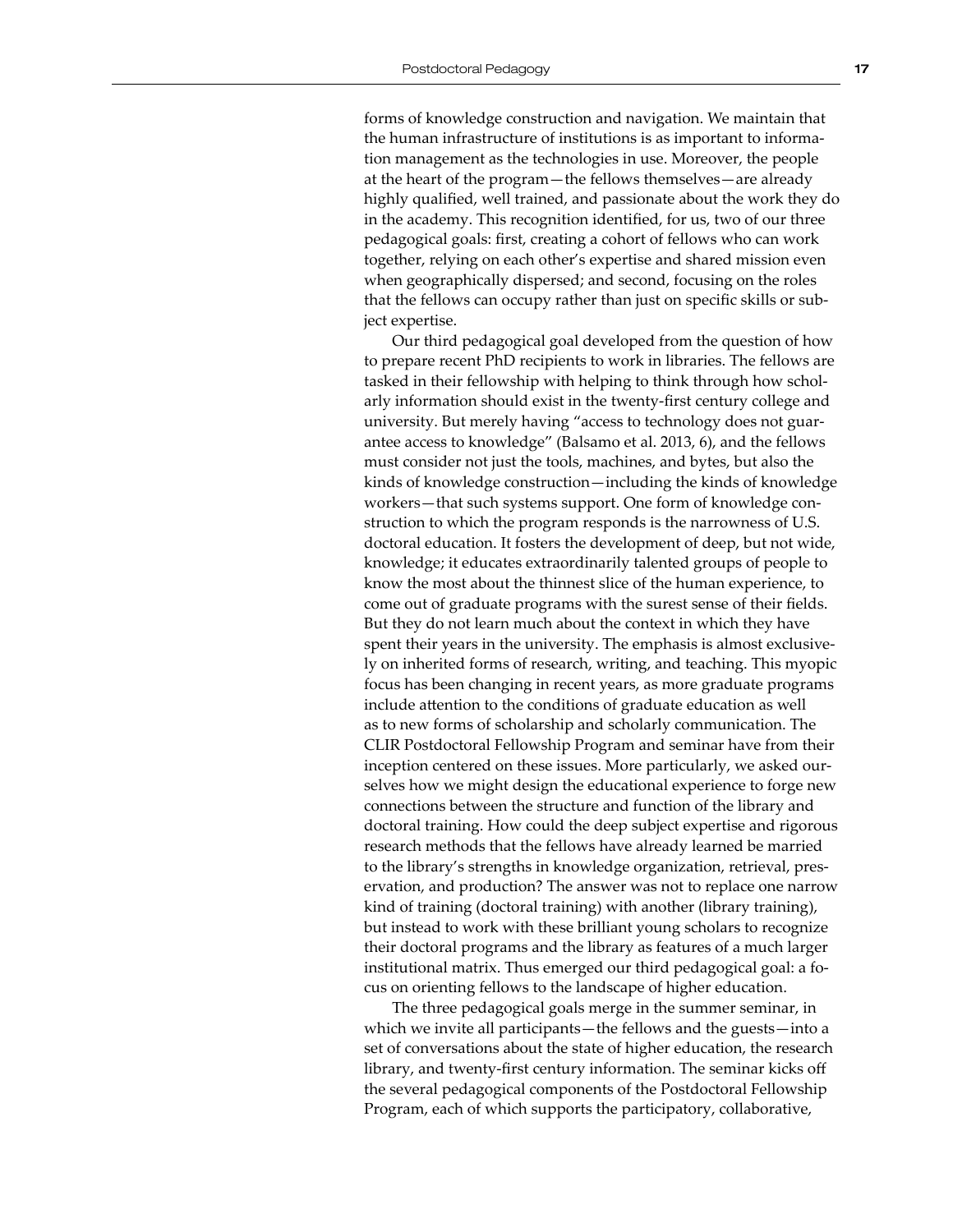and open-ended embrace of the possibility of inhabiting well-established structures (the university itself) in new ways. The components include: the intense, in-person summer seminar that inaugurates the fellowship and that is the focus of this essay; monthly, online "synchronous sessions" for all current fellows in which we discuss topics selected by them; informal chats through the fellowship website; and two additional, shorter, in-person seminars held in the winter of the fellows' first and second years. In some ways, the seminar's pedagogy is nothing new: it evolved by linking the means and modes of education to its purposes. The Postdoctoral Fellowship Program's curriculum reflects the issues, and at times the methods, of new pedagogical models—from massive open online courses (MOOCs) and flipped classrooms to badges to maker culture and more. What the CLIR seminar has in common with such models a sense of the transformative possibility of higher education in the digital age, and the need for such transformation on the level of the learning experience, of the moment when people turn information into knowledge.

We set out in the pedagogy of this seminar to provide context, to find a common language, to learn from one another and learn to rely on one another. We have developed content modules that ground our project of re-orienting ourselves within the academy: we have discussed how to decode various parts of academic culture and participate in effective communication inside a bureaucracy. We have thought through together how to read the professional literature of librarianship, on one end of the spectrum, and, on the other, to think in terms of data, the conceptual unit of twenty-first century information, within and across disciplines. We have established traditions, such as reading some of the same texts, $2$  and inviting the fellows from earlier cohorts to help prepare the newer cohorts. We have questioned the structures of academic information that underpin knowledge making in the academy through the lens forged by a distinguished group of guests, some of whom have been with us year after year, in dialogue with each year's new cohort of fellows. We have tried to inspire the desire to change these structures. We have sought answers together, valuing the ideas of the group as developed through the intelligence of the individual. Mikhail Bakhtin argues that tone, particularly laughter, is central to producing an analytical revision that makes the familiar strange. We have encouraged a laughter that "has the remarkable power of making an object come up close . . . where one can . . . doubt it, take it apart, dismember it, lay it bare and expose it, examine it freely and experiment with it." We have worked to create an intimate, critical space where, with a shared joy in knowledge making, we "clear the ground for an absolutely free investigation" of a world we thought we knew so well, that of the academy (Bakhtin 1981, 23).

<sup>2</sup> A common reading has been Battles 2003, *Library: An Unquiet History*.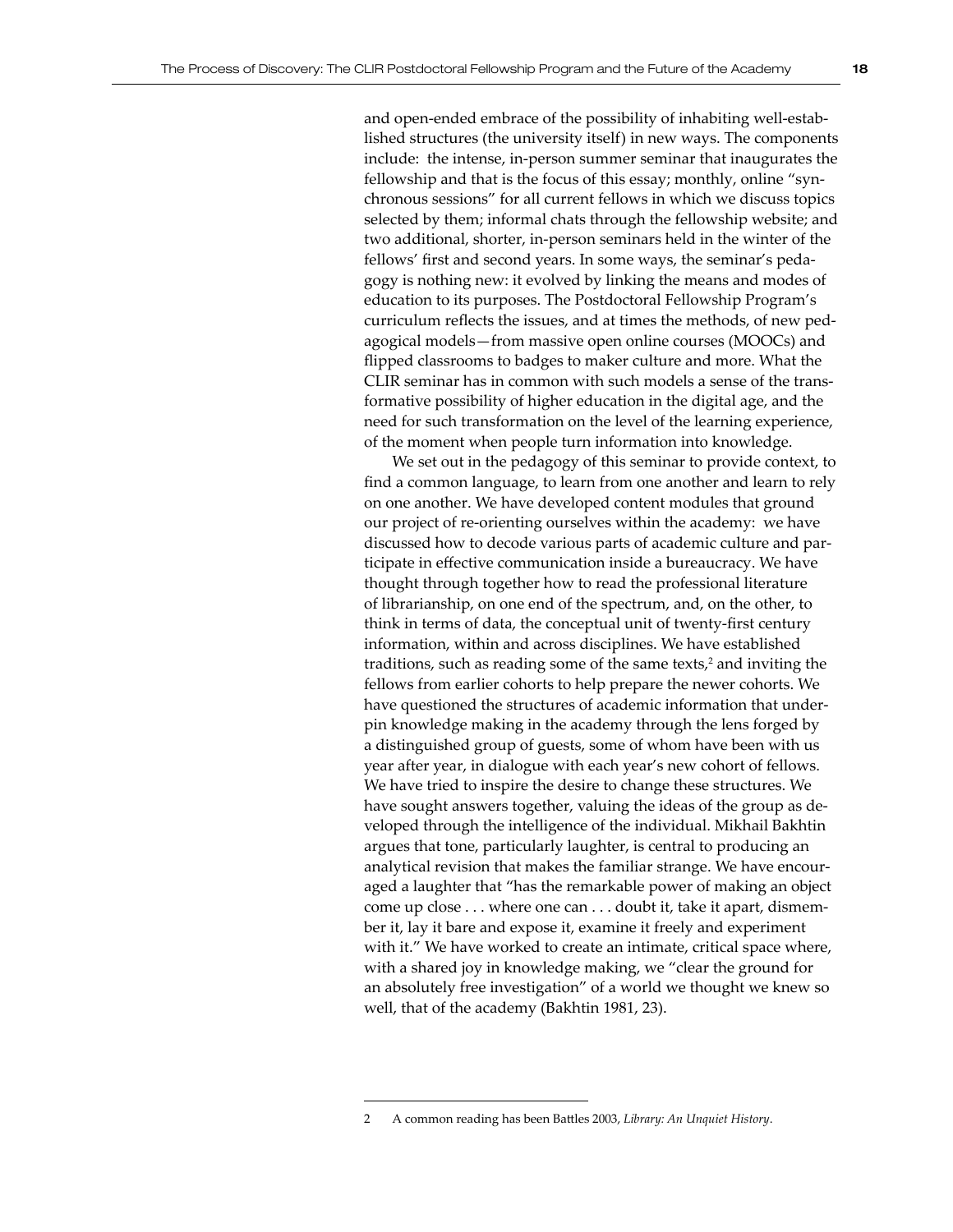#### Building a Cohort

We meet in classrooms at the opening seminar at Bryn Mawr College, but the classroom as traditionally conceived is perhaps the least representative space of the seminar. Even if "flipped" or teamtaught, the grounding assumption of the traditional classroom is that expertise resides in the "teacher of record," a term of educational bureaucracy that captures well the sense that only certain individuals have the requisite authority and expertise to fill in perceived knowledge gaps. The staffing and syllabus of the CLIR seminar challenges this model. It focuses on the value of using partnerships to explore pedagogical practice as described by scholars of academic development, including Mick Healey and Alison Cook-Sather.<sup>3</sup> The key notion we draw from this work is that teachers and learners can contribute in equal but different ways to the classroom, to teaching and learning through various forms of collaborative exploration and planning. Thus, even the teaching of the seminar is collaborative: rather than just one or two people holding all the knowledge and dispensing it, the seminar includes a wide range of voices and positions and perspectives to underscore that the work we are undertaking requires more than one body and one mind to succeed. Since the program began, there have been four co-leaders of the seminar: Elliott Shore (2004–2015), Christa Williford (2005 and 2006), Danielle Culpepper (2007), and Lauren Coats (2008–2015). Beyond these "teachers of record," the collaborative teaching model involves bringing in many guest speakers and the fellows' supervisors, as well as the fellows themselves. In other words, everyone who participates in the seminar does so as both student and teacher. Rather than conceiving of a knowledge gap that needs to be filled (a passive Fordist model), the seminar's teaching suggests a collaborative approach to co-creating the pedagogical outcomes.

On a small scale, we introduce activities into the syllabus that foster collaborative problem solving. For instance, we have asked fellows on the seminar's first day to form small groups and, in the space of just an hour or so, research an issue confronting academic libraries and propose an approach to it. This case study method asks them to become, in the context of the seminar, the authorities on a particular issue. (Topics have included best practices for data publication, the fate of the reference desk, collection development policies for born-digital materials, and the relationship between digital humanities centers and the library.) The fellows are thus introduced to some key topics in academic librarianship, and most importantly, they have the opportunity to think with their cohort about how to address them.

On the seminar's last day, a follow-up exercise has the fellows propose group projects that they could work on throughout their fellowship. After having known each other for a matter of days, the fellows articulate a problem that is central to their fellowships (and thus to the libraries in which they will work) and develop ways to

<sup>3</sup> See Healy, Flint and Harrington 2014, and Cook-Sather, Bovill, and Felten 2014.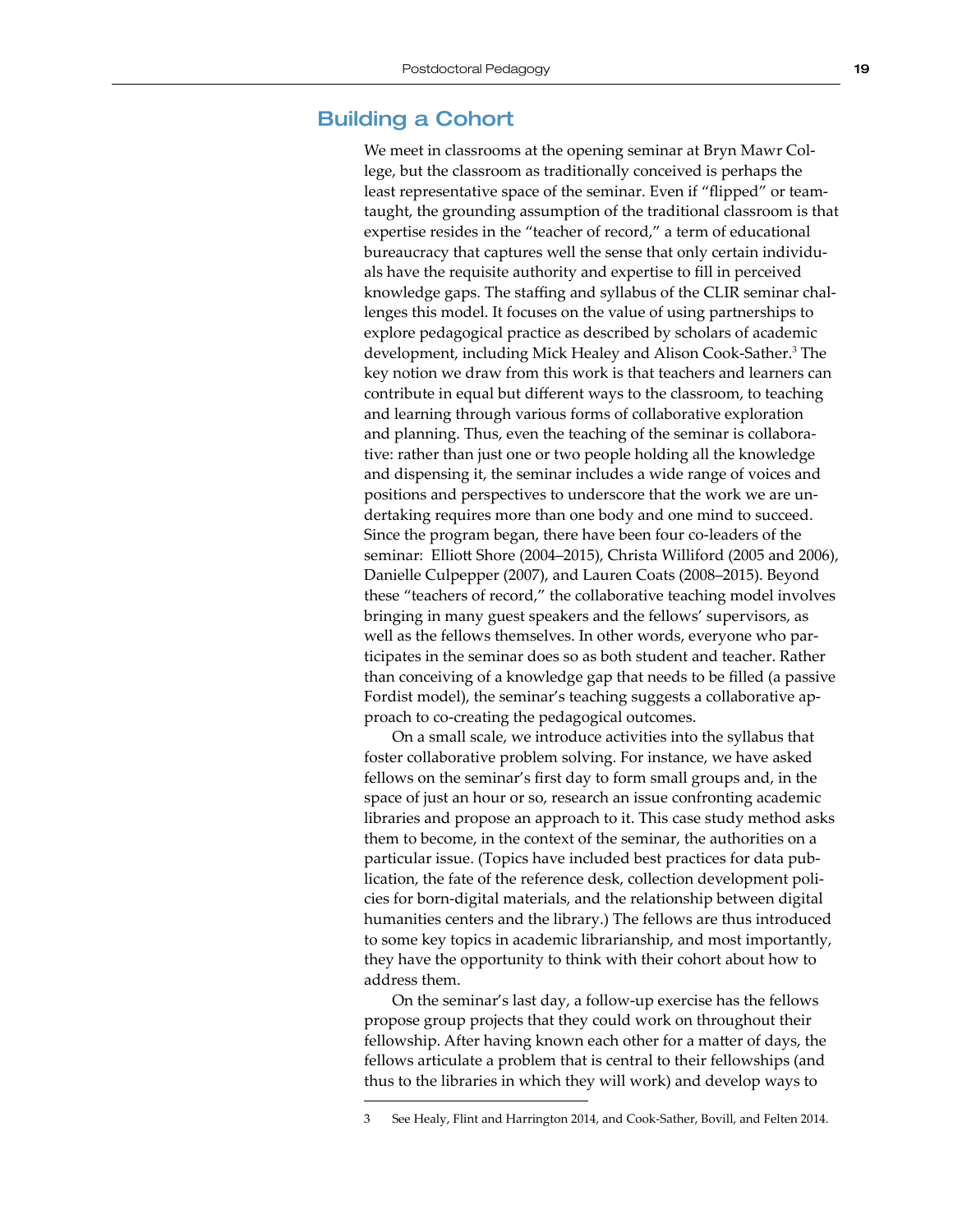address it that call upon their shared expertise. Although the exercise is precisely that—an exercise—we have found the results impressive. Over the ten years of the program, CLIR has built in additional support to enable fellows to develop real projects beyond the seminar's close (often ones whose conception is seeded at the seminar), to activate their cohort to build the library of their future beyond the local limits of their particular institution. One example is the foundation of *[Archive Journal](http://www.archivejournal.net)*, a project born out of a seminar conversation among fellows and Donald Waters of The Andrew W. Mellon Foundation. Lauren Coats proposed the original idea for the journal, Mellon and CLIR supported it, and collaborations with many colleagues including fellows helped make it a reality. The writing project of which this essay is a part, to give another example, models a form of active, collaborative knowledge making by program participants. The program has also moved to include microgrants for collaborative projects by fellows as a way to structurally encourage the cohort-based collaborations that begin in the Bryn Mawr seminar.<sup>4</sup>

This collaboration depends on creating a community among the participants, most particularly among the fellows themselves. The days shared at Bryn Mawr College help cement this community. The fellows spend an intensive amount of time in close proximity, sharing classroom space, living in shared quarters, eating together, and thinking together. Time outside of the classroom is integral to the seminar's success, such as an annual dinner at Elliott Shore's home that has become a cherished part of the seminar. The in-person aspect forges connections that last beyond the bounds of the seminar. The focus on cohort builds upon the [LEEP Program at the University](http://www.lis.illinois.edu/articles/tags/leep)  [of Illinois](http://www.lis.illinois.edu/articles/tags/leep). 5 This first of the online programs in library education from the late 1990s used the power of linked information technologies to create annual cohorts of graduate students by having them meet all together in the summer before they began their formal course work, then put them in classes that met synchronously every week or two, then finally and perhaps most importantly, brought the group face to face again in the middle of each semester for a long weekend of intense teaching and learning. All of these practices found their way into the Postdoctoral Fellowship Program: the main pedagogical experience that is the opening summer seminar; the monthly synchronous sessions throughout the year; and the second, brief, in-person meeting held several months after they first gather in Bryn Mawr College. The synchronous sessions have played an important role in keeping the cohorts together between face-to-face meetings. These sessions include check-ins on how things are proceeding at

<sup>4</sup> For more on the microgrants and the projects they have seeded, see the contribution by Tamsyn Rose-Steel et al. in this collection.

<sup>5</sup> The syllabus for the first cohort, which has slowly changed over the course of the past decade, was developed by the associate dean for academic programs at the University of Illinois Graduate School of Library and Information Science (GSLIS), Linda Smith, in consultation with Elliott Shore. The technologies that connected the cohort in between our face-to-face sessions were developed by Vince Patone, formerly director of LEEP's instructional technology and an inspired teacher himself, who never asked his faculty what technologies they wanted to use, but asked them how they liked to teach.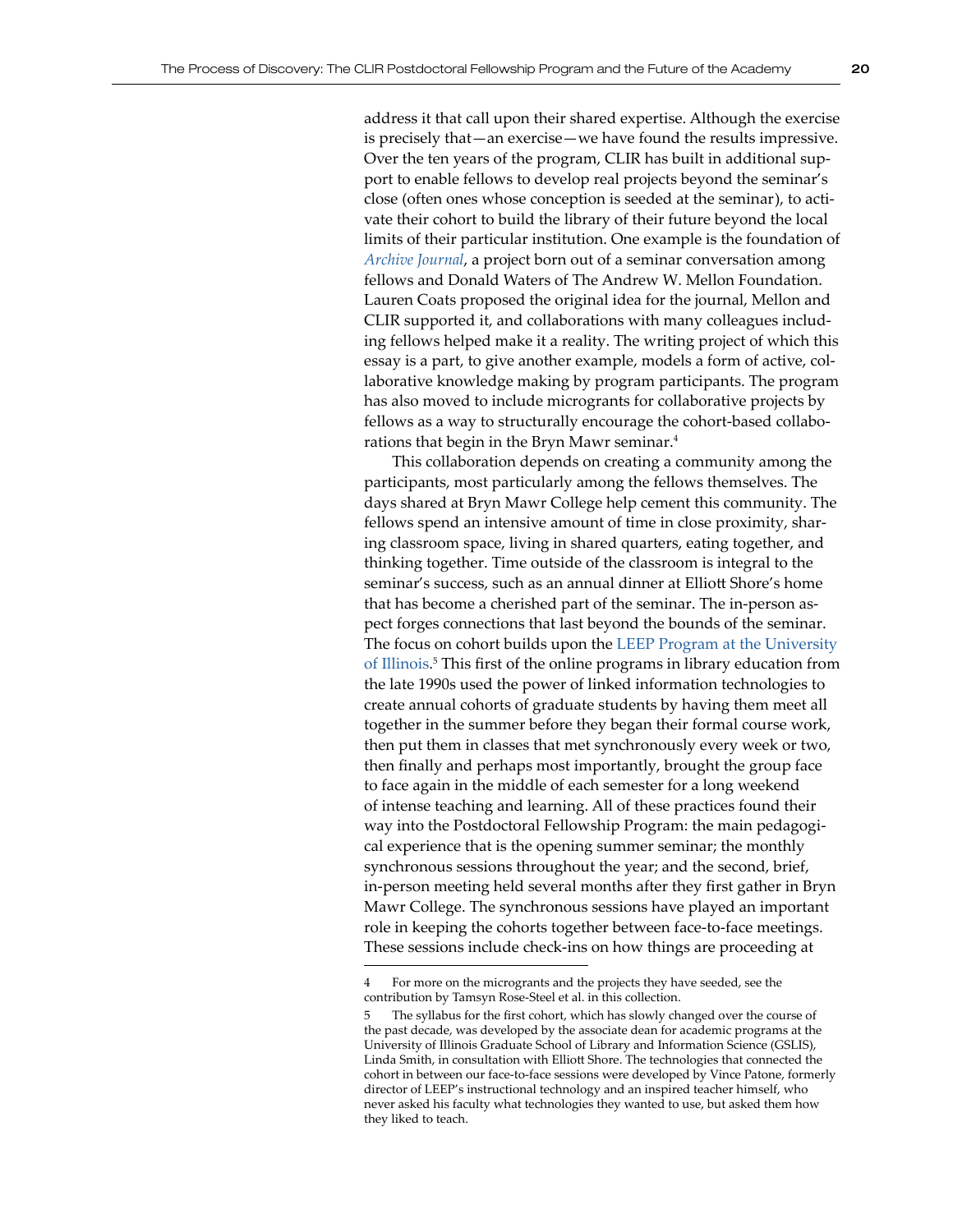each institution, as well as conversations with expert guests chosen and led by fellows. As a coordinated whole, the seminar and other educational components work to build the fellows' community as a resource in itself.

## Orientation to the Higher Education Landscape

The seminar's pedagogy embraces teaching and learning grounded in the understanding that knowledge is co-created; that teaching, learning, and research are intricately interwoven; that digital technologies are powerful largely because they connect people and ideas with one another; and that a university is most powerful when all of its constituent parts work together in a collaboration based on mutual respect rather than hierarchy. It is this last point that has become the second goal of the seminar: to orient fellows to the conditions of possibility of the university and the fellowship. What synergies exist between bureaucratically separated parts of the institution that could use the assistance of a postdoctoral fellow who can move easily between and among settled organizational forms? To see such synergies requires the ability to see the institution more broadly. Although doctoral training provides deep subject knowledge, it does not (usually) involve a critical examination of the structures that enable knowledge construction. Borrowing from the insights of critical university studies, part of the fellows' seminar is devoted to a large-scale discussion of how the university and the library work. The discussion provides an institutional context for the smaller scale decisions within libraries, organizations, and programs about how to create, organize, and distribute scholarly information. This is a matter of orientation rather than mastery; it is not expected that over the course of the short summer seminar fellows will master a finite checklist about the institutional system of libraries and higher education, or even of information resources specifically. Rather, the focus is on introducing fellows to some of the ways in which institutions are "mobilizing networks" that "aggregate, coordinate, disperse, balance, and adjudicate complex flows of resources" (Davidson and Goldberg 2010, 129). To redirect these networks, then, requires a practical understanding of how higher education institutions and the library function.

To develop this understanding, seminar participants read about the history of libraries, discuss university budgets, and begin to learn the lexicon of academic librarianship. On what has become the signature day of the seminar, fellows' supervisors and major funders (Donald Waters of The Andrew W. Mellon Foundation and Joshua Greenberg of the Alfred P. Sloan Foundation have been frequent guests) join the seminar to discuss what needs to change in higher education. And—perhaps most important—throughout the seminar the fellows talk with each other across their diverse disciplinary and training backgrounds to identify commonalities. It is here that one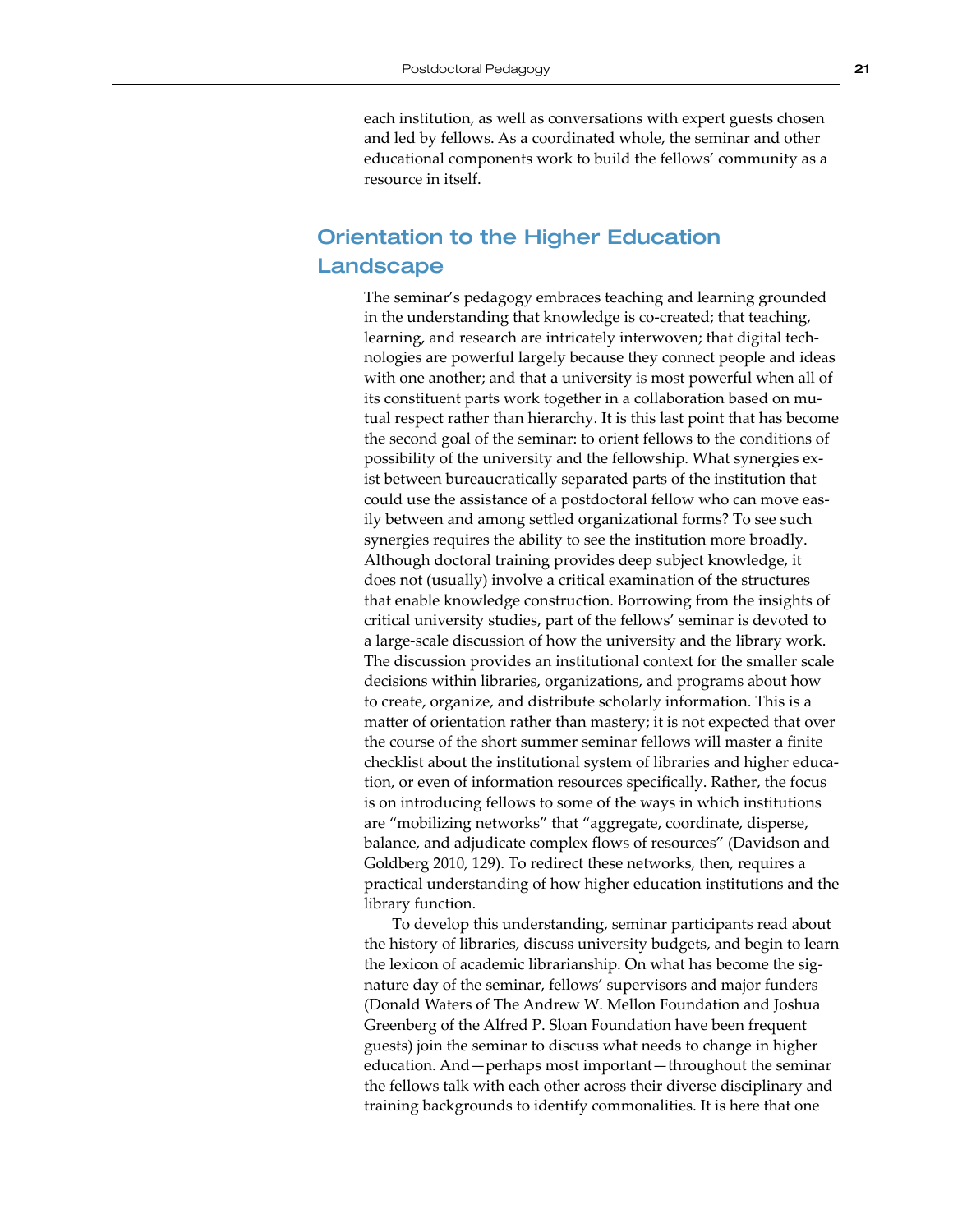sees most clearly how the individual perspectives of the seminar leaders and participants create a rich and varied sense of the landscape of higher education. At the beginning of the program in 2004, almost all of the fellows came from the humanities and the qualitative social sciences. In the past few years, however, the program has grown to include quantitative social scientists and natural scientists. Glimpses of the kinds of exchanges that take place in the seminar offer some sense of how participants become oriented to, and begin to consider altering, the higher education landscape.

One of the most remarkable moments in a recent seminar involved a question asked by one of the humanists in the group, late in the first week of the Bryn Mawr College experience. She asked to be reminded who in the room was a natural scientist, social scientist, or humanist; the disciplinary differences that are usually taken to be so evident and integral were, we found, not necessarily so when discussing the structures of scholarly information. The commonalities as well as the differences among us enriched our learning as the cohort developed into a cohesive and variegated community. A fellow with a natural science background objected to a very loose, metaphorical use of the term "ecosystem" by the humanists in the room, and we engaged in a deeply thoughtful conversation about who owns which words and how meaning can shift. A computer scientist/philosopher/dean of a library and information science program enthralled a recent cohort with his intensely focused presentation of the intricacies of linked data and the ways in which our choices in this realm are crucial to the future of scholarly inquiry regardless of disciplinary orientation. Funders share with the fellows their interest in supporting ideas with the potential to change a field, emphasizing the importance of a broad impact for local, subject-based, or disciplinary projects. The supervisors and the fellows together engage each year in a tightly organized workshop that shows how the norms particular to each participant's place in the university shape expectations and hopes for the fellowship.<sup>6</sup> Discussing these norms not only leads to concrete suggestions for confronting the inevitable bumps that occur along the way, but also provides insight into the distinct cultural practices of different groups within the academy and ways in which they might productively articulate.

### Focus on Roles

Although institutions are necessarily conservative insofar as they "validate and impose norms, practices, and beliefs, seeking to ensure orderly interchange through normative interactions" (Davidson

The key change of inviting the supervisors of the fellows to share in the experience came from Marta Brunner, now director of the library at Skidmore College, who was a CLIR postdoctoral fellow of the third cohort in 2006. She not only suggested this change, but became a regular participant in that part of the seminar for a number of years. Brunner's impact on the seminar exemplifies the ways in which the seminar has been shaped by fellows' input, an example of our pedagogical philosophy that emphasizes the co-creation of the seminar experience and outcomes. Each year, fellows provide feedback on the seminar, which we use to refine the experience.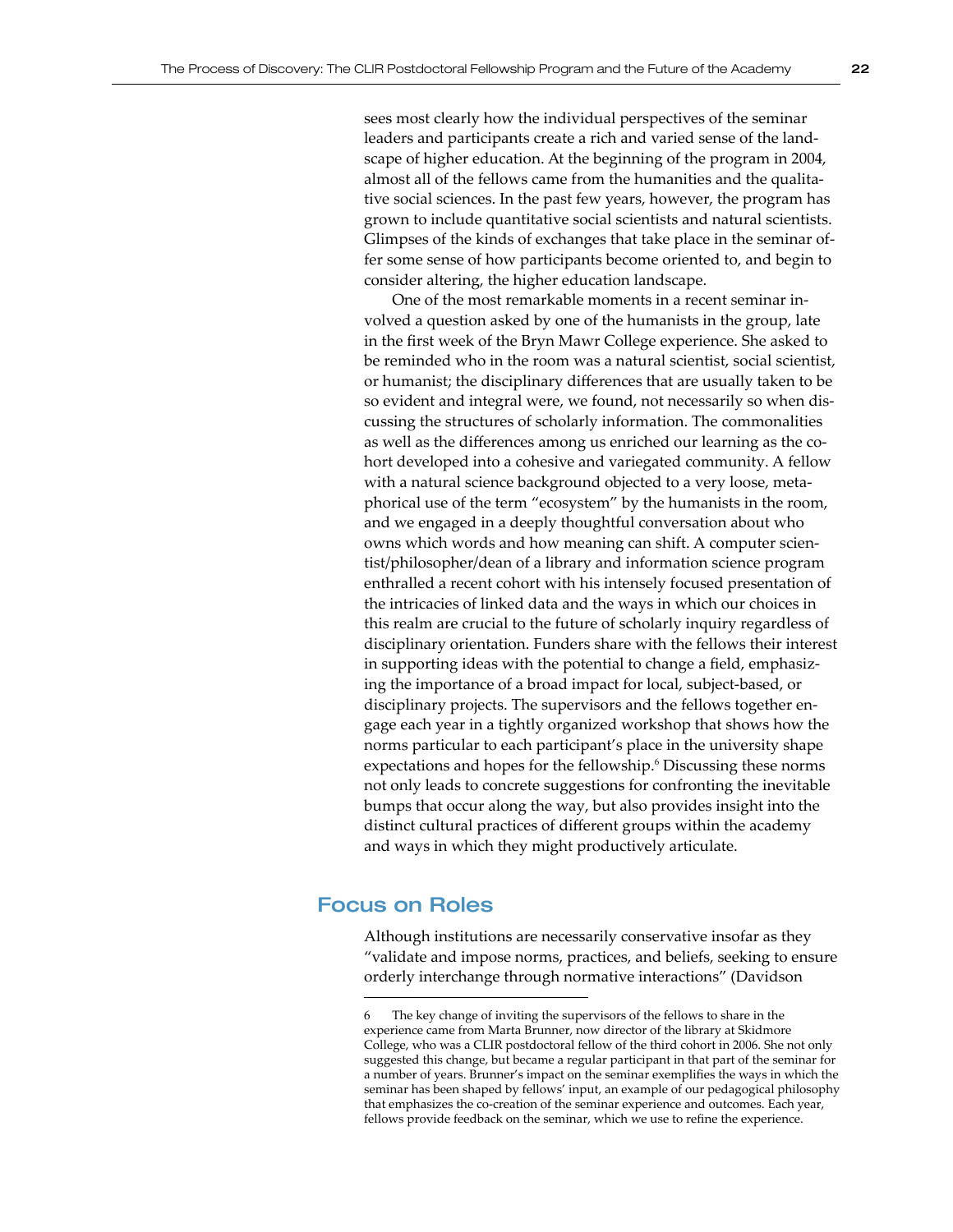and Goldberg 2010, 129), they also have potential for change and innovation. The goal of orienting fellows to higher education as a mobilizing network thus also requires situating the fellows themselves within this network, each well positioned and well equipped to make change. In the seminar, we work together to explore the possibilities and limitations of their positions as postdoctoral fellows. The groundbreaking work of Alison Cook-Sather informed from the very beginning the ways in which we engaged in this exploration. Discussion of one of her texts, "Unrolling Roles in Techno-Pedagogy: Toward New Forms of Collaboration in Traditional College Settings" (2001), was a pivotal moment for cohorts in the early years of the seminar. This article, based on a three-year project in which teams of faculty, librarians, students, and information technology (IT) professionals met to discuss how to incorporate technology into undergraduate teaching and learning, was crucial in helping the early cohorts to imagine themselves in the liminal space that they would inhabit. Cook-Sather explains: "Cast in a particular position, members of an academic community enact what they understand to be their prescribed parts," yet these roles can be "unrolled" to challenge the "traditionally prescribed parameters of participation in educational theory and practice" (2001, 4, 6). This perspective illuminates the ways in which the fellows navigate various roles that they can inhabit—of librarian, of PhD-certified subject expert, of teacher, of outsider, of insider. Although all involved in the program recognize that liminal space has its limitations, the fellowship program is predicated on taking advantage of this "in-betweenness," the experiential opportunity to see how these various roles do or could support one another.

The focus on roles, principles, and methods stands in contrast to a pedagogy that emphasizes finite skills or resources. The place of skill building has long been a concern in putting together the educational experience for the fellows. We recognize that, to do the work of their fellowships and beyond, the fellows need particular skills.<sup>7</sup> And yet, for the fellows group—which every year has increased in number and diversity—there has been a marked absence of any single set of skills that every fellow needs. Fellows' jobs and their professional preparation are sufficiently varied that there is no one skill—how to conduct a data interview with a researcher, how to do text analysis with R, how to implement an institutional repository that applies to all fellows. Because of the diversity of fellows' needs, the seminar has developed as a form of nonvocational preparation. In this spirit, the seminar focuses less on a particular skill set than

And we recognize that some of the skills they will need are not part of graduate education as currently instantiated. This situation stems in part from the narrowness of doctoral education as well as from its tendency to replicate norms of earlier eras. It also comes from the simple fact that the fellows are being asked to do new kinds of work, following career paths that fall outside the training of most doctoral recipients. On the former point, see Bethany Nowviskie's call to reformulate graduate training for "21st-century humanities" by introducing graduate students to "research skills, corpora, and trends" that reflect new technologies and possibilities (Nowviskie 2011). On the latter point, see Meredith Beck Sayre et al., "Toward a Trackless Future," in this collection.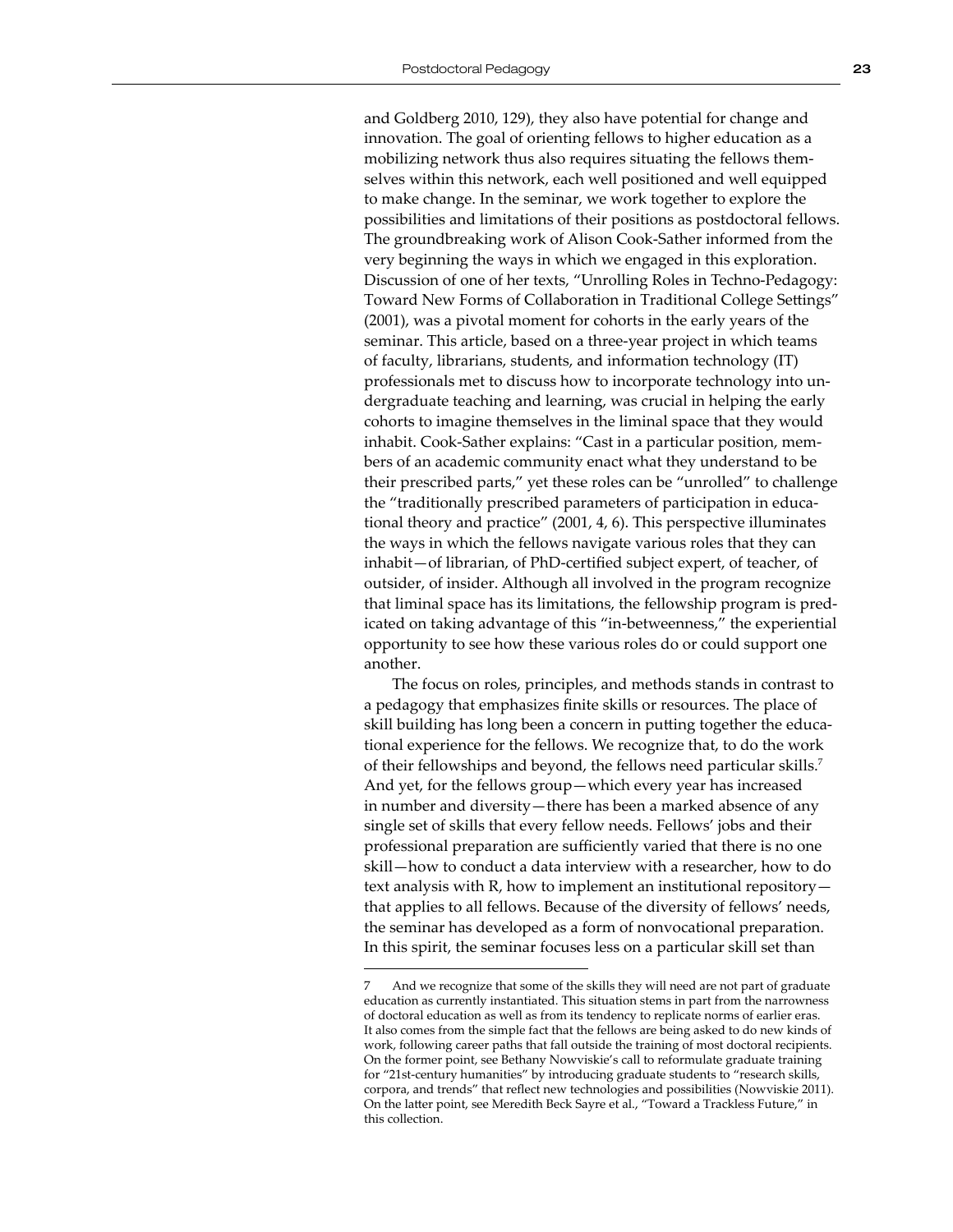on the structural position of the fellow. As part of the fellowship, fellows are encouraged to identify the ways in which they can define their own roles, which in turn requires them to determine what they will need to learn as part of their fellowship. We often end the seminar by having fellows plan, formally or informally, how they will continue their education over the course of the fellowship. We ask them how they will use the monthly synchronous sessions (e.g., what guests they would like to have, what topics they would like to discuss), as well as the CLIR resources and community to customize their own education. Several fellows, those in data curation fellowships funded by the Mellon and Sloan foundations, receive stipends dedicated to individual training and professional development. For all fellows, the program's educational component is intended to give them the specific tools they need to leverage their structural positions at just the right time. Cook-Sather's emphasis on the issues of labor and role rather than a naïve techno-determinism has been key to developing our pedagogy. She writes about the necessity of redefining the roles of individuals within higher education in order to build more intentional relationships among these differently positioned players, to share responsibilities for the educational project, and thus to enable productive collaboration (Cook-Sather 2001, 5). The summer seminar then becomes an opening orientation to a cohort experience in which fellows are encouraged to imagine—and live—the possibilities of working within and between the library and academic disciplines.

### "One Long Muscle"

The summer seminar is the beginning of the path for the fellows. It has changed somewhat each year in response to fellows' suggestions and reflects the changing nature of the world of libraries and the status of the CLIR Postdoctoral Fellowship Program itself. The earliest cohorts were pioneers in a real sense. Over time, the courage of the more intrepid library leaders in hosting these fellows and the accomplishments of these talented individuals, working singly and collectively, have given the program legitimacy and proven its value. As the program has become more established, the seminar has changed in response. We have been able to focus less on the program itself and more on the broad contexts that gave rise to the program's inception and chart its future. Whereas reading essays from the library community that critiqued the program in its early years was once part of the syllabus, we now spend more time with funders, supervisors, and higher education leaders who help us see how the program fits into the puzzle that is higher education. As the number and kinds of fellows continue to grow—with annual cohorts building to 24 and 27 in recent years, from a range of disciplines—we have taken advantage of the increased diversity to use the fellows' own expertise to drive the seminar. We now have more small group sessions or activities in which the fellows themselves serve as experts or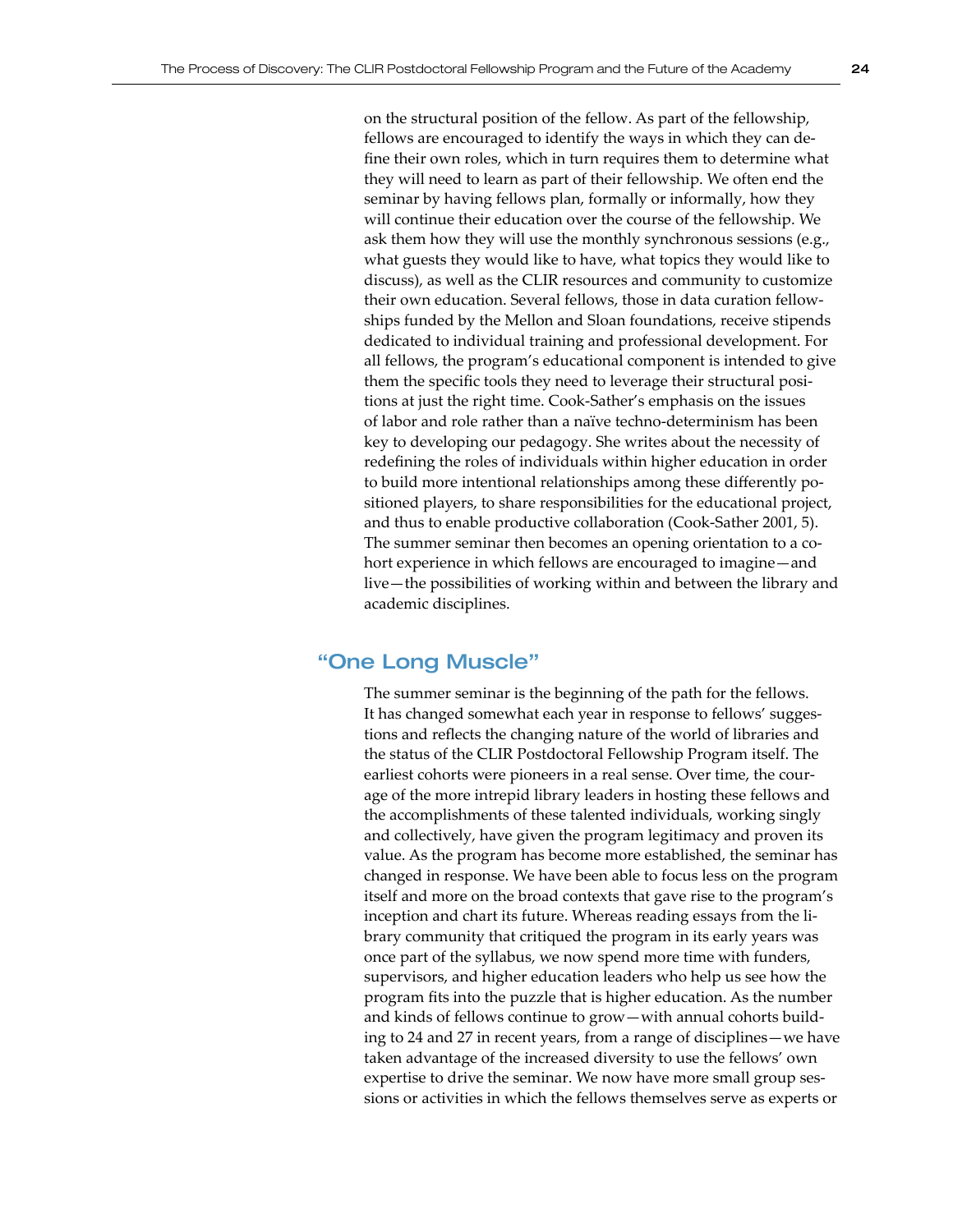teachers. In the 2015 seminar, for example, we held a [THATCamp](http://thatcamp.org/)style "unconference" for one seminar day in which the new fellows, joined by continuing and past fellows in the Philadelphia area, identified what they need to learn and how they can learn it from each other. The cohort gives fellows a group of people to whom they can turn through their entire career: it allows for a kind of deep networking for people who share a common experience that is significantly different from those of other academics. It is a group of people who have spent a considerable amount of time together in a liminal space where they have allowed themselves as well as been given the permission to question the authority of inherited cultures. As "teachers" of the seminar and as advisors to its educational program, we see our task as helping fellows understand and fearlessly inhabit their new roles. The seminar is the foundation for our shared work, forging a community around a collective identity and oriented to a long view of the academic world.

As the program has matured, and our experience has developed, we have been able to finesse the overall educational program. CLIR staff who have led the program (Christa Williford, Alice Bishop, and Rachel Frick) have spearheaded the drive to ensure that the program's other educational components—the synchronous sessions and the in-person midyear meetings—are more coordinated with the summer seminar. In the early years of the program, the midyear meeting was held at UCLA, which has hosted many fellows. At the meeting, we would discuss in more detail some of the big issues that had surfaced in the summer seminar. We realized that this sequence of moving from the more general, big picture discussion of the summer seminar to the more detailed conversations of the midyear meetings could be amplified. By holding the midyear meetings in tandem with content-rich conferences (for first-year fellows, the annual membership meeting of the Coalition for Networked Information [CNI] and, for second-year fellows, the annual Digital Library Federation [DLF] Forum), fellows would have the opportunity to come together as a cohort to discuss shared issues and projects, while at the same time having access to much more granular and targeted conversations on particular topics. In other words, what has emerged for us is a deeper understanding of how all of these educational components share "one long muscle."<sup>8</sup> It has allowed us to embrace the fellowship program as a transformative learning experience for the fellows, as well as for the institutions and colleagues that they join.

<sup>&</sup>quot;And that's when you know you will live whether you will or not, one way or another, because everything is everything else, one long muscle" (Oliver 1979, 8).